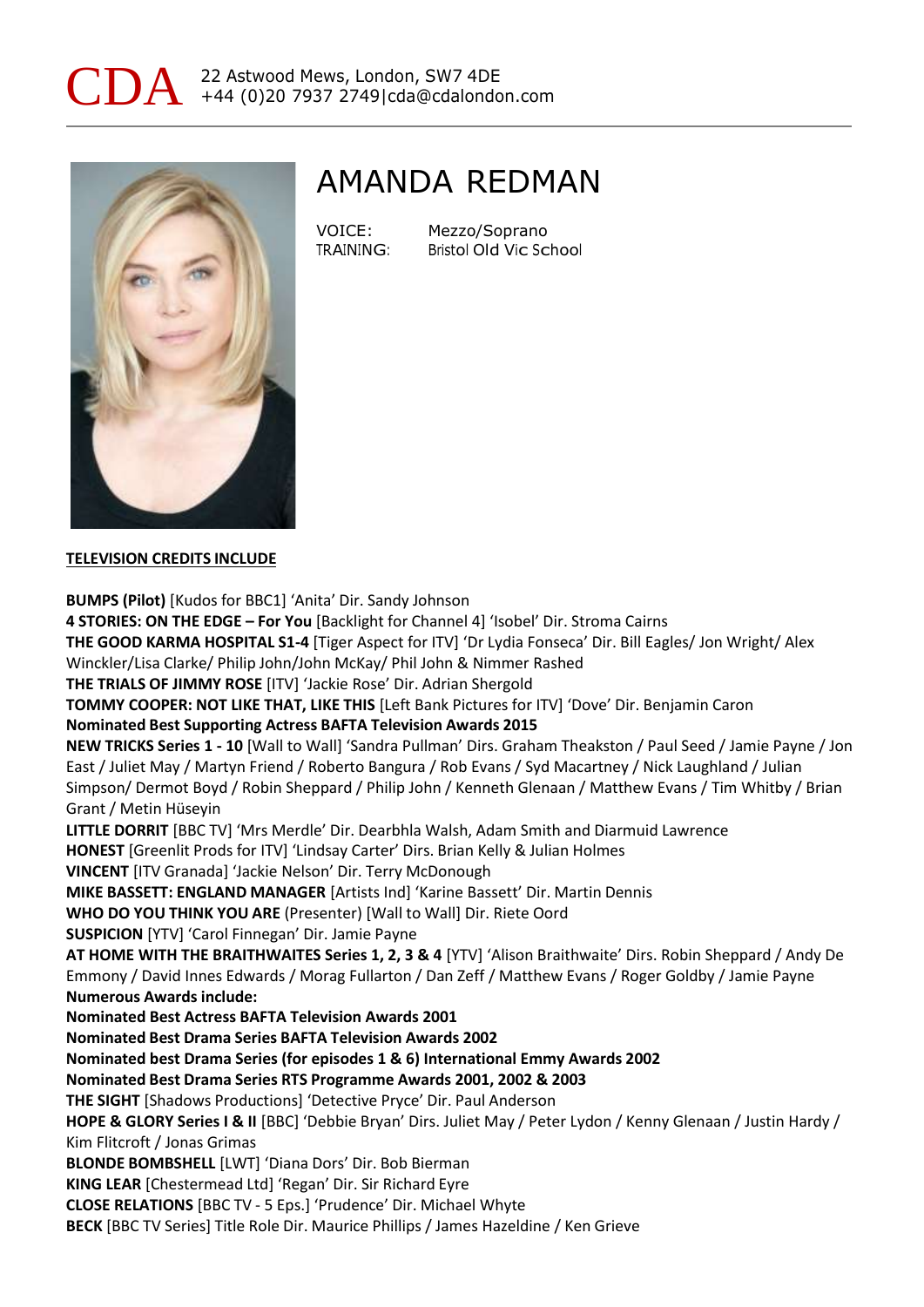## AMANDA REDMAN

**TELEVISION CREDITS cont. SECRET HOUSE OF DEATH** [Blue Heaven Prods] 'Susan Townsend' Dir. Jim Goddard **TAGGART 'BLACK ORCHID'** [STV] 'Julie Carson' Dir. Richard Holthouse **DANGERFIELD** [BBC TV 2 series] 'Joanna Stevens' Dir. Jan Sargent / Rob Knights/ Richard Holthouse / Di Patrick / Catherine Morshead / Brian Farnham **DEMOB** [Talkback Prods] 'Janet' Dir. Rob Knights **BODY AND SOUL** [Red Rooster Prods] 'Lynn Gibson' Dir. Moira Armstrong **RUTH RENDALL "FROM DOOM WITH DEATH"** [TVS] 'Helen Missal' Dir. Mary McMurray **EL C.I.D**. [Granada] 'Rosie Bromley' Dir. Lawrence Gordon Clark **THE MEN'S ROOM** [BBC TV] 'Sally' Dir. Antonia Bird **THE LORELEI** [BBC TV] 'Kate' Dir. Terry Johnson **STREETS APART** [BBC TV 2 series] 'Co Lead – Sylvia' Dir. Sue Bysh **OXBRIDGE BLUES** [BBC TV] 'Maxine' Dir. James Cellan Jones **THE IMPORTANCE OF BEING EARNEST** [BBC TV] 'Gwendolen' Dir. Stuart Burge **THE RIVALS** [BBC TV] 'Julia Melville' Dir. Elijah Moshinsky **PERICLES** [BBC TV] 'Marina' Dir. David Jones **TO HAVE AND TO HOLD** [LWT] 'Viv Meadows' Dir. John Bruce / Mary McMurray

#### **THEATRE CREDITS INCLUDE**

**KING LEAR** 'Regan' Dir. Sir Richard Eyre [The National Theatre] **PRIVATE LIVES** 'Amanda' Dir. Robin Lefevre [Gate Theatre Dublin / Opera House, Cork] **OUR COUNTRY'S GOOD** and **THE RECRUITING OFFICER** Dir. Max Stafford Clark [The Royal Court /The Garrick / Canadian & Australian Tours] **THE ROCKY HORROR SHOW** Dir. Julian Hope [National Tour] **PRIVATE LIVES** Dir. Maria Aitken [National Tour] **THE MARRIAGE OF FIGARO** Dir. Nick Broadhurst [The Croydon Warehouse] **WINDY CITY** 'Esther' Dir. Peter Wood [Victoria Palace Theatre] **THE LAST WALTZ** 'Denise Brown' Dir. Sue Wilson [Greenwich Theatre] **LOVE FOR LOVE** Dir. Peter Wood [National Theatre] **STATE OF AFFAIRS** Dir. Peter James [Lyric, Hammersmith] **CRIMES OF THE HEART** 'Meg' Dir. Simon Stokes [The Bush Theatre] **SWAN ESTHER** Dir. Frank Dunlop [The Young Vic] **THE DUENNA** Dir. Frank Dunlop [The Young Vic] **AN EVENING WITH JACQUES BREL** Dir. John David [The Bristol Old Vic Theatre] **THE BRISTOL TWINS** Dir. John David [The Bristol Old Vic Theatre] **A MONTH IN THE COUNTRY** Dir. John Dove [The Bristol Old Vic Theatre] **LOVE FOR LOVE** Dir. Adrian Noble [The Bristol Old Vic Theatre] **DESTINY** Dir. Adrian Noble [The Bristol Old Vic Theatre] **A MAN FOR ALL SEASONS** Dir. Adrian Noble [The Bristol Old Vic Theatre] **THE MAN WHO CAME TO DINNER** Dir. Richard Cotterell [The Bristol Old Vic Theatre] **THE SEAGULL** Dir. Richard Cotterell [The Bristol Old Vic Theatre] **AS YOU LIKE IT** Dir. Richard Cotterell [The Bristol Old Vic Theatre]